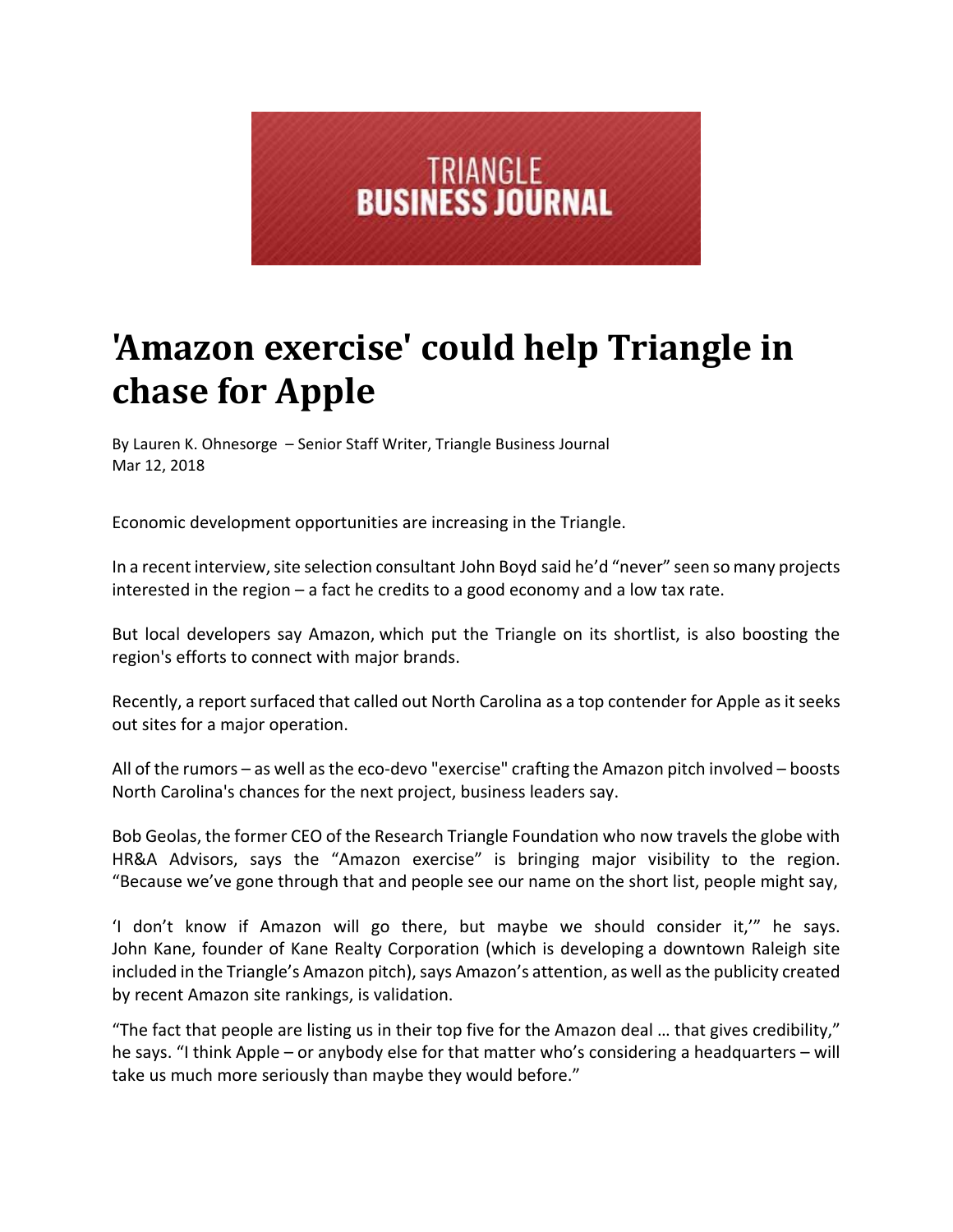The Amazon pursuit has also helped cities on that short list  $-$  Raleigh included  $-$  better understand themselves as a community, Geolas says. It has brought up questions about transit, capacity and incentives that are "important" for economic developers to explore, he says.

The Triangle is hardly new to a site selection shortlist. Toyota‐Mazda, which recently picked Alabama over North Carolina, is one example. Kane points to General Electric, which seriously considered the Triangle for its headquarters two years ago.

Some executives, public records from the time show, had "reservations about the size of this market," and GE went with Boston instead.

Kane doubts perception would hold us back today.

"They're all taking us seriously," he says.

Geolas had a front row seat to the "frustrating" and ultimately unsuccessful effort to lure Mercedes‐Benz to the Triangle three years ago.

While Geolas is rooting on the Triangle in the Amazon fight, he does hope the next project isn't so public.

"I do think it served their purpose very well – it got them a lot of attention," he says. "But I would hate to see every company run the country through these hoops."

"It's, why would you choose to go to a big city where you're just going to be absorbed by all the big corporate brands?" he says.

What he's come to learn in his travels with HR&A, however, is that perception is more of a nuanced issue for big companies.

"There's this perception that those are cities with big corporate players, and those big corporate players can come together and be more of a force in the city," he says, noting the Triangle needs to do a "better job" of selling its corporate culture to defeat that perception.

Politicization, too, is a big part of economic development fights today, says Boyd. He says efforts by officials to sell North Carolina as an "open" and "welcoming" state will be "absolutely critical" in luring firms such as Amazon.

While Geolas is rooting on the Triangle in the Amazon fight, he does hope the next project isn't so public.

"I do think it served their purpose very well – it got them a lot of attention," he says. "But I would hate to see every company run the country through these hoops."